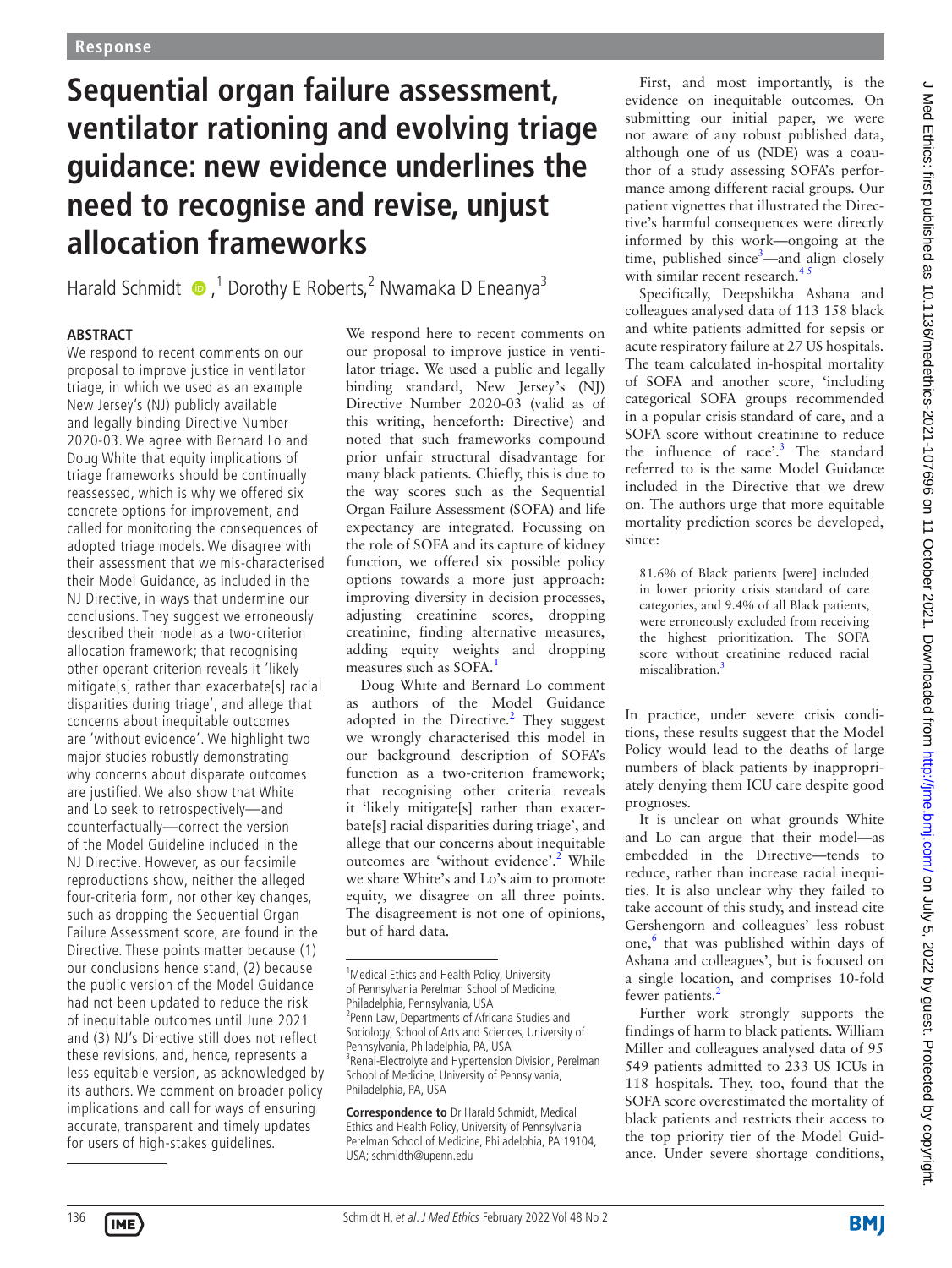$\overline{a}$ 

where only the top priority tier would receive treatment, 15.6% of black patients were misclassified from the highest to the second priority.<sup>[4](#page-2-3)</sup>

Second, White and Lo claim that our conclusions are at best limited, due to a perceived erroneous description of their model. For example:

'Although it is plausible—but uncertain that using the two-criterion framework they inaccurately described as the NJ framework may worsen disparities the actual four-criterion framework we developed is unlikely to worsen disparities and would probably mitigate them'.<sup>[2](#page-2-1)</sup>

Above evidence aside, we reject this charge and are surprised that White and Lo seek to retrospectively—and counterfactually—correct and disown the version of the Model Guideline included in NI's Directive (even though we agree that the direction of change is the right one).

The 11 April 2020 version of the multiprinciple strategy included in the Directive (that we already reproduced facsimile in the analysis that White and Lo respond to) calculates points based on SOFA (or similar) score and life expectancy. Unlike in later versions, no further criteria are included. Expressly, the text underneath the point score table states: 'These points are then added together to produce a total priority score which ranges from 1 to 8'. Life cycle and essential worker status are only introduced in the following paragraph in a secondary way as 'other scoring considerations'.[7](#page-2-5) It is suggested that

'heightened priority' might be given to them.<sup>[7](#page-2-5)</sup> But no specific points are assigned to either criterion.

By contrast, White and Lo *do* include these criteria directly in [table](#page-1-0) 1 of their response with specific point weights. They also remove SOFA. They write that this depiction shows 'a summary of the four criteria in the NJ framework<sup>[2](#page-2-1)2</sup>—only, this table differs substantially from the one in the NJ's Directive.

Moreover, neither the version of the multiprinciple strategy shown in White's and Lo's response, $2$  nor later adjustments proposed to reduce the risk of inequitable outcomes—including reducing the life expectancy requirement, and adding Area Deprivation Index equity weights, $\frac{8}{3}$ as per a subsequent version, published in December 2020<sup>[9](#page-2-7)</sup>—are found in NJ's Directive[.7](#page-2-5) And the version on the University of Pittsburgh's dedicated Model Guidance web was updated to reflect these changes only on 14 June 2021 (even though the date shown on the guideline itself is stated as '9 April 2021'). The previous guideline version, dated 15 April 2020 and available until 13 June 2021, was directly parallel to the version included in the Directive (archived copies of all documents available from the authors).

To clarify this discrepancy, we show below side-by-side facsimile reproductions of the multiprinciple strategy included in the NJ Directive, $\frac{7}{1}$  $\frac{7}{1}$  $\frac{7}{1}$  and in White's and Lo's response.<sup>[2](#page-2-1)</sup> Asserting that the version included in the Directive integrated four criteria with points as suggested in White's

and Lo's depiction included in their response conflicts with the record and creates distraction and confusion. In the same vein, it is incorrect to suggest that the SOFA score—which was the principal subject of the paper White and Lo respond to—was already omitted in the version integrated in the NJ Directive.

Finally, even if the version presented in the White's and Lo's response were found in the Directive, these changes would be of little comfort to those black patients who do not happen to qualify for possible extra points based on essential worker and life cycle status.

We, therefore accurately characterised the multiprinciple strategy and its consequences, and more robust (including broadly concurrent) data than presented by White and Lo show that the Model Guidance as integrated into the NJ Directive indeed exacerbates black patients' disadvantage.[3–5](#page-2-2)

In a broader perspective, this situation raises critical questions about the obligations of authors of high-stake guidelines to inform users about important updates in an accurate, transparent and timely manner as well as regarding other structures that avoid triage decisions being based on outdated frameworks.

According to the description on the Model Guidance website available until 13 June 2021, the Model Guidance dated 15 April 2020 had been adopted 'by several hundred hospitals across the United States' and several states.<sup>[10](#page-2-8)</sup> White and Lo indicate their commitment to equity in their

<span id="page-1-0"></span>**Table 1** Facsimile versions of the Pittsburgh Model Policy's multi-principle strategy/point score system (as included in NJ's Directive Number 2020- 03, dated 11 April [2](#page-2-1)020, and as presented by White and Lo,<sup>2</sup> purporting to show the status as of April 2020)

White's and Lo's presentation purporting to show the operant criteria in the point score system status April 2020 (left hand side) differs substantially from the version included in Directive Number 2020-03 (already reproduced facsimile, ie, exactly as shown below, in our initial analysis that White and Lo respond to,<sup>[1](#page-2-0)</sup> right hand side). In particular, and counter to White's and Lo's writing,<sup>2</sup> the 11 April 2020 version from Directive Number 2020-03 includes neither essential workers nor life-cycle considerations, with assigned points. Note also that the 11 April 2020 version from Directive Number. 2020-03 *does* include SOFA, including points for each of the SOFA scale increments—omitted from the version supposedly showing the status April 2020. The full text of the April 11 version is also available, as of this writing, on the New Jersey Attorney General's website listing currently active, revised and repealed Directives: [https://www.njoag.](https://www.njoag.gov/resources/ag-directives/) [gov/resources/ag-directives/](https://www.njoag.gov/resources/ag-directives/)

version in Directive Number 2020-03, to the right here) Table 1 April 2020 multi-principle allocation framework for scarce intensive care unit beds and ventilators

Quartile 2<br>(ie, risk of death 25%-49%)

Death expected in<br>1-5 years

Second tiebreaker: In the event that two patients ha

 $\frac{Point system}{+1}$ 

Quartile 1<br>lowest risk

Table 1 of White/Lo response,<sup>[2](#page-2-1)</sup> purporting to show the status April 2020 (conflicting with the Table 1, included in Directive Number 2020-03, part of the embedded Model Policy dated 11 April 2020 (reproduced exactly as included already in our paper,<sup>[1](#page-2-0)</sup> to which White/Lo respond) Ta h

| ble 1. Multi-principle Strategy to Allocate Critical Care During a Public Healtl |           |  |  |  |
|----------------------------------------------------------------------------------|-----------|--|--|--|
|                                                                                  | Empropose |  |  |  |

| $+3$                                                                                                                             | $+4$                                                                   |                     |                                                                                                                                 |                      |                                                                                                |                        |  |  |  |
|----------------------------------------------------------------------------------------------------------------------------------|------------------------------------------------------------------------|---------------------|---------------------------------------------------------------------------------------------------------------------------------|----------------------|------------------------------------------------------------------------------------------------|------------------------|--|--|--|
| <b>Quartile 3</b><br>(ie. risk of death 50%-75%)                                                                                 | <b>Quartile 4</b><br>highest risk of death<br>(ie, risk of death >75%) | <b>Principle</b>    | <b>Specification</b>                                                                                                            | <b>Point System*</b> |                                                                                                |                        |  |  |  |
|                                                                                                                                  | Death expected within                                                  |                     |                                                                                                                                 |                      | $\overline{2}$                                                                                 | 3                      |  |  |  |
|                                                                                                                                  | 1 year from end stage<br>condition                                     | <b>Save lives</b>   | Prognosis for<br>short-term                                                                                                     | SOFA score<br>< 6    | SOFA score<br>$6 - 8$                                                                          | SOFA score<br>$9 - 11$ |  |  |  |
| ent is an essential worker in a high-risk occupation.*                                                                           |                                                                        |                     | survival (SOFA<br>score")                                                                                                       |                      |                                                                                                |                        |  |  |  |
| al Triage Priority Scores, give priority to the younger<br>e identical Triage Priority Scores and are of similar ages,<br>ource. |                                                                        | Save life-<br>years | Prognosis for<br>longer-term<br>survival (medical<br>assessment of<br>prospects for<br>survival after<br>hospital<br>discharge) | 122                  | Life<br>expectancy <<br>5 years<br>despite<br>successful<br>treatment of<br>acute<br>condition | 111                    |  |  |  |

"SOFA= Sequential Organ Failure Assessment; note that another measure of acute physiology that predicts in-hospital mortality, such as LAPS2 score, could be used in place of SOFA, but<br>should similarly be divided into 4 ranges.

NJ, New Jersey; SOFA, Sequential Organ Failure Assessment.

ospital survival

Prognosis for<br>(individualise

Priority to the<br>the least cha<br>life's stages

Foual chances

\*This equity-focused criterion could also be operationalized as a tie

Principle

SOFA score

Death likely within 1 year

treatment of acute condition

despite successful

 $\frac{80}{212}$